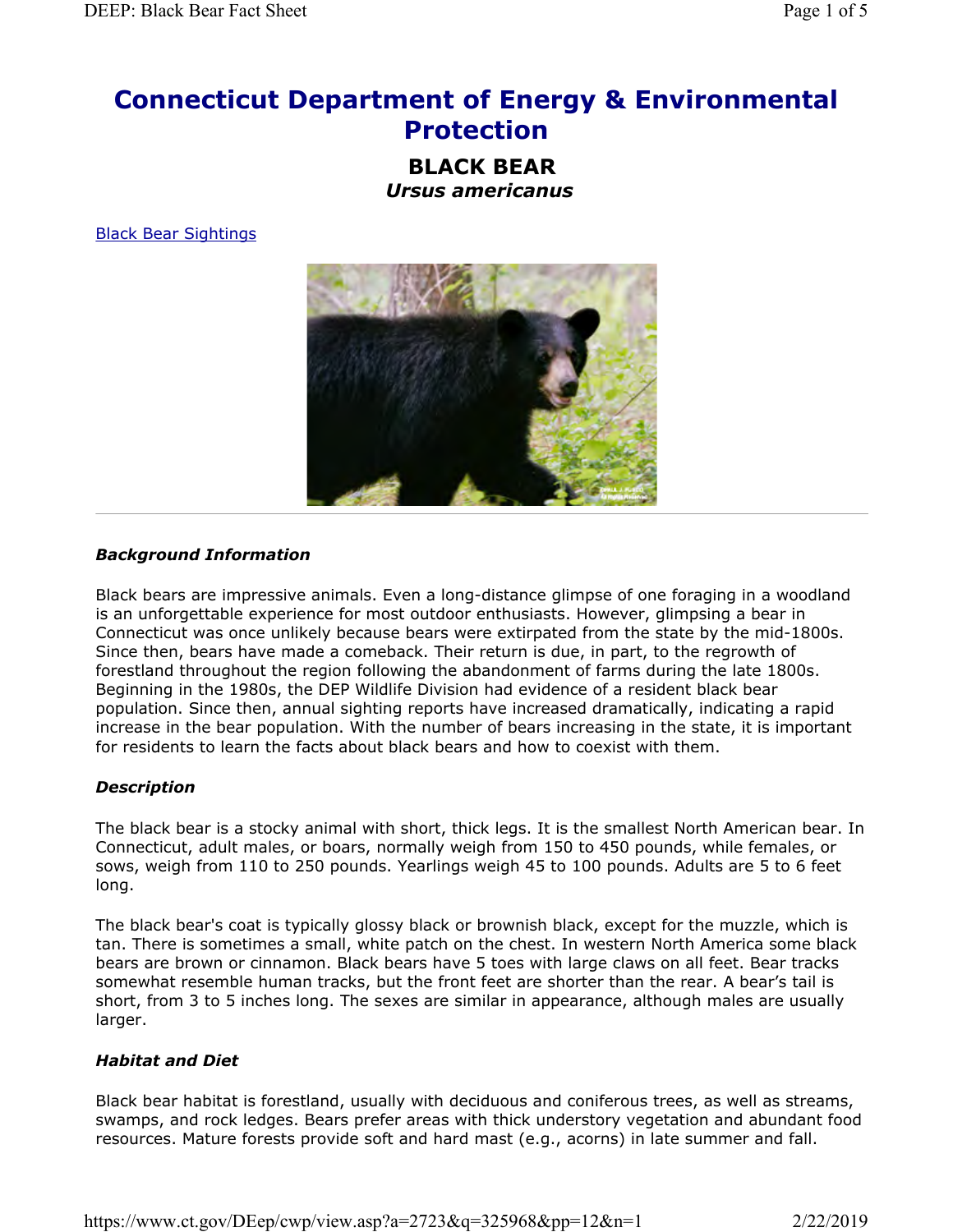Wetlands are particularly important in spring when emerging plants are one of the few available foods. Bears are omnivorous; they eat grasses, forbs, fruits, nuts, and berries. They also will seek insects (particularly ants and bees), scavenge carrion, and raid bird feeders and garbage cans. Bears occasionally will prey on small mammals, deer, and livestock.



# Life History

Breeding occurs during summer, usually in late June or early July. During this time, males travel extensively in search of females. The age when sows first produce cubs is related to the available food supply, but most begin to reproduce at age 3 or 4 and continue to have young every 2 years. Bears do not form long-lasting bonds, so the males may mate with more than one female during the breeding season. Fighting may occur between rival males as well as between males and unreceptive females.

Young are born in the den during January or February and are blind, toothless, and covered with fine hair. Cubs weigh 6 to 12 ounces at birth. Litter sizes range from 1 to 4 cubs, with litters of 2 or 3 being most common. After giving birth, the sow usually continues her winter rest while the cubs are awake and nursing. Only females rear the young. Cubs are weaned when they are about 7 months old and will remain with the female until the second summer of their lives. Then, the young bears, especially the males, may travel great distances in search of their own territories. Yearling females frequently settle near their mother's home range. Young bears are often forced into less preferred habitat.

# Interesting Facts

The black bear is an intelligent animal with keen senses of smell and hearing. It can detect the slightest aroma of food, which may lead the bear to campsites and near homes. Odor from carelessly stored food and garbage can lure bears long distances. Black bears travel and feed primarily at night, but can be active any time of the day. Climatic factors, such as drought, may result in a food shortage, causing bears to travel many miles in search of food.

Black bears are generally shy and secretive and usually fearful of humans. However, if they regularly find food near houses and areas of human activity, they can lose their fear of humans. Unlike grizzly bears, black bears are seldom aggressive toward humans.

Females with cubs tend to have restricted home ranges which average 5 to 7 square miles in Connecticut, while males move about widely in home ranges of 12 to 60 square miles. The size of a home range varies geographically and often depends on the quality of habitat. Most ranges are used by more than one bear, but specific areas are rarely used at the same time. There can be some broad overlap between male and female ranges. In their home territories, bears may mark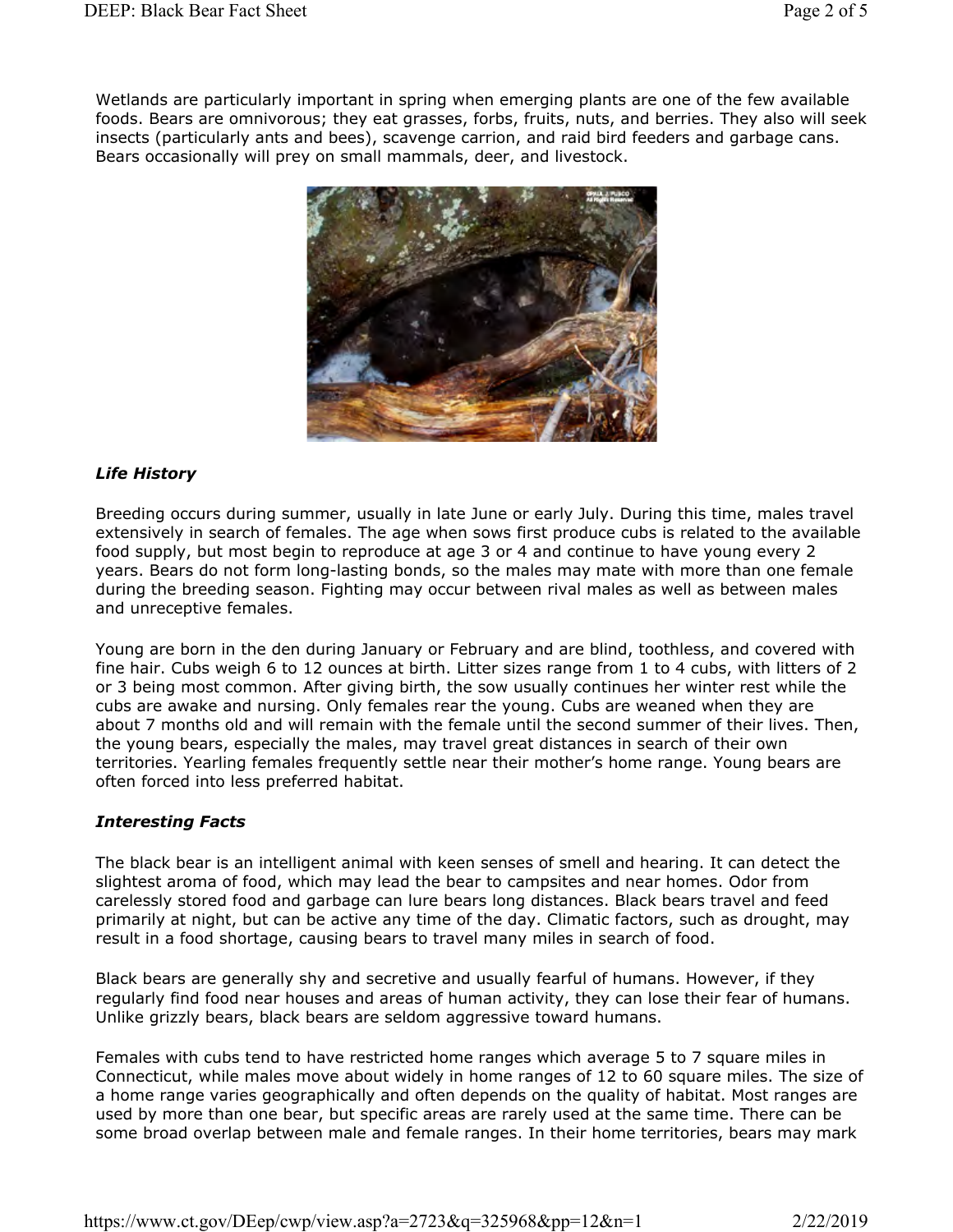trees (called "bear trees") along their travel routes by clawing and biting the bark. Black bears are good tree climbers and strong swimmers. They also can run up to 35 miles per hour.

Black bears are not classified as true hibernators but their body temperature is lowered and heart rate slowed during winter denning. Denning enables bears to overcome unfavorable weather conditions and lack of food during winter. Denning bears do not eat, drink, urinate, or defecate. However, they will usually wake up if disturbed during their winter dormancy. Bears commonly den under fallen trees or in brush piles, but varied sites are used, including rocky ledges. Most dens are lined with leaves, grass, or rotted wood. In Connecticut, most bears den from late November through mid-March. Females tend to remain in the den for a longer period of time than males.

#### Bear Management

As Connecticut's bear population continues to increase, more bears, particularly young bears, will be seen near residential areas. The DEP's response will depend on the specifics of each bear situation. The mere presence of a bear does not necessitate its removal. In most cases, if left alone, the bear will make its way to a more natural habitat. Removing food attractants, such as bird feeders, reduces the chance that bears will go near homes. The DEP seldom relocates bears. An exception may be made to remove a bear in an urban location when there is little likelihood that it can leave safely on its own and when the bear is in a position where it can be safely immobilized. DEP Tranquilizing Teams, consisting of Environmental Conservation Police officers and wildlife biologists, are trained and equipped to immobilize wildlife. Bears cannot be relocated to another state because no other state allows it. Bears that have persistent, serious, negative behavior, such as killing protected livestock or entering buildings, may have to be destroyed.

As bears become more regular residents of Connecticut towns, it is important that people learn to adapt to the presence of bears and take measures to avoid damage and problems. If people do not take precautions, problem behavior by bears can increase, possibly leading to bears being removed or destroyed.

#### Living with Bears

Much of Connecticut's landscape is now forested and is suitable for black bears. The rapid increase in the bear population between the 1980s and early 2000s is expected to continue. As the bear population expands, interactions between humans and bears will increase. People should learn what to do if they see a bear and how to avoid unnecessary conflicts by keeping food away from bears.

# If you see a bear:

- Observe it from a distance.
- Advertise your presence by shouting and waving your arms or walk slowly away.
- Never attempt to feed or attract bears.
- Report bear sightings to the Wildlife Division, at 860-424-3011.

#### Bears near your home

In wilderness settings bears usually avoid people. But food attractants near homes can cause them to grow habituated to humans and disturbances, such as dogs and other noises. Bears are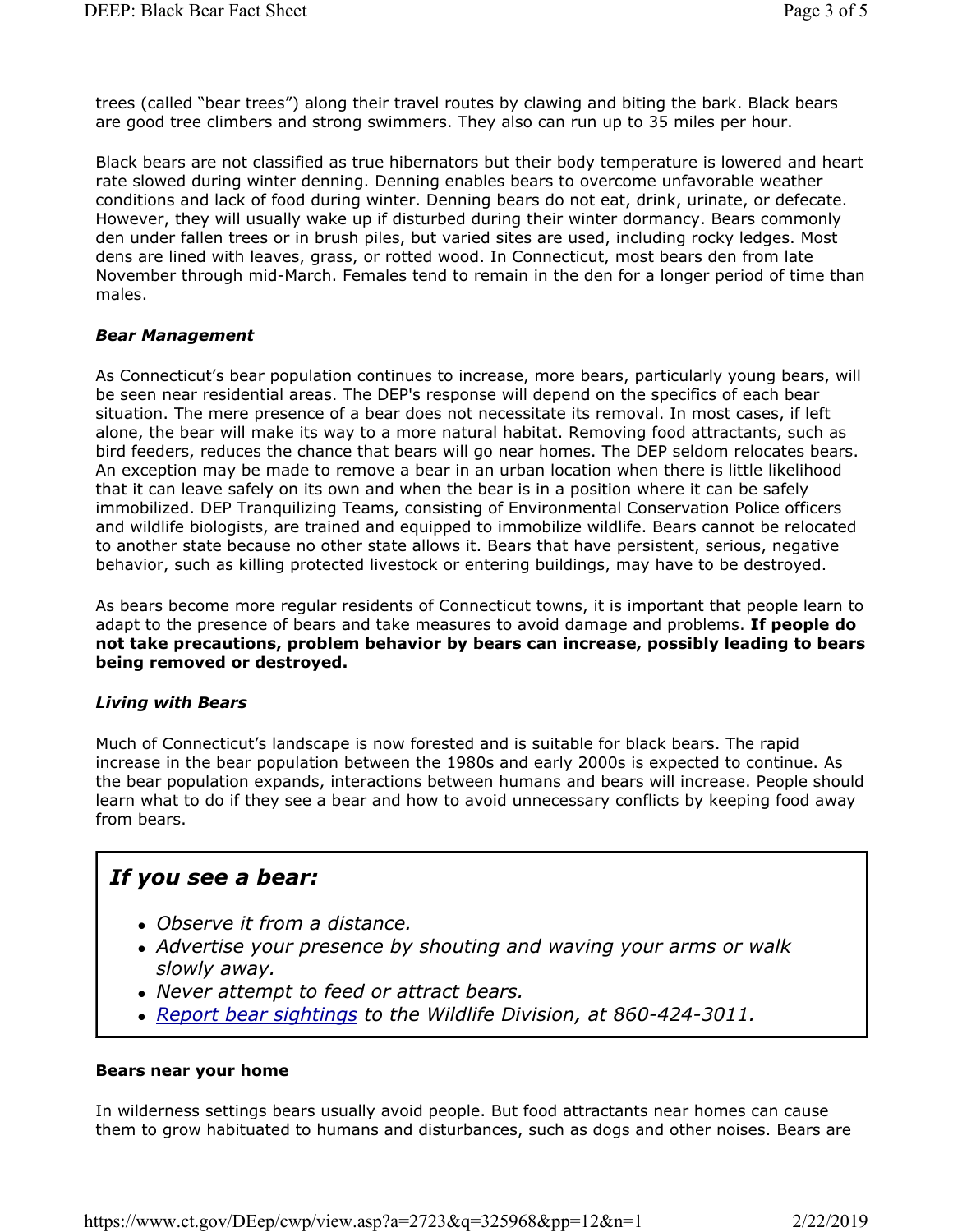attracted by bird feeders, garbage, outdoor pet food, compost piles, fruit trees, and berryproducing shrubs.

To avoid attracting bears:

- Remove bird feeders from late March through November. If a bear visits a bird feeder in winter, remove the feeder.
- Wait until the morning of collection before bringing out trash. Add a few capfuls of ammonia to trash bags and garbage cans to mask food odors. Keep trash bags in a container with a tight lid and store in a garage or shed.
- Do not leave pet food outside overnight. Store livestock food in airtight containers.
- Do not put meats or sweet-smelling fruit rinds in compost piles. Lime can be sprinkled on the compost pile to reduce the smell and discourage bears.
- Thoroughly clean grills after use or store in a garage or shed.
- Never intentionally feed bears. Bears that associate food with people may become aggressive and dangerous. This may lead to personal injury, property damage, and the need to destroy problem animals.
- Encourage your neighbors to take similar precautions.

If you see a bear on your property you can either leave the bear alone and wait for it to leave or make loud noises from a safe distance to attempt to scare the bear away. After the bear leaves the property, remove anything that may have attracted it to the area.

#### Bears seen while hiking or camping

Black bear attacks on humans are exceptionally rare. In most hiking areas, bears normally leave once they have sensed a human. However, at campsites and campgrounds bears can be attracted by poorly stored food and garbage. If you see a bear when hiking or camping, make your presence known by making noise and waving your arms. If you surprise a bear at close range, walk away slowly while facing the bear. Do not run. Try to stay calm as you make your retreat. Black bears will sometimes "bluff charge" to within a few feet of you when they feel threatened. If this happens, stand your ground and shout at the bear. Do not climb a tree because black bears are excellent tree climbers. Make sure your dog is on a leash and under control.

Sometimes bears are attracted to food that is prepared outside. Do not cook near your tent and do not store food inside your tent. Instead, keep your food in a vehicle or use a rope to suspend it 10 or more feet off the ground and at least 6 feet away from tree trunks. Even clothes that you have cooked in should be stored out of a bear's reach.

# Bears, livestock, pets, and beehives

Bears occasionally attack livestock and damage beehives. Livestock can be protected with electric fencing or by moving them into a secure building at night. Store livestock and pet foods in airtight containers and clean up any spilled feed. Bears may attack sheep, goats, pigs, fowl, and llamas. Attacks on horses and cattle are less common. Bears rarely harm cats or dogs. However, they will go after pet rabbits in outdoor hutches. Beehives also can be protected with electric fencing or with reinforced wire and metal strapping.

# Blueprint for a Black Bear